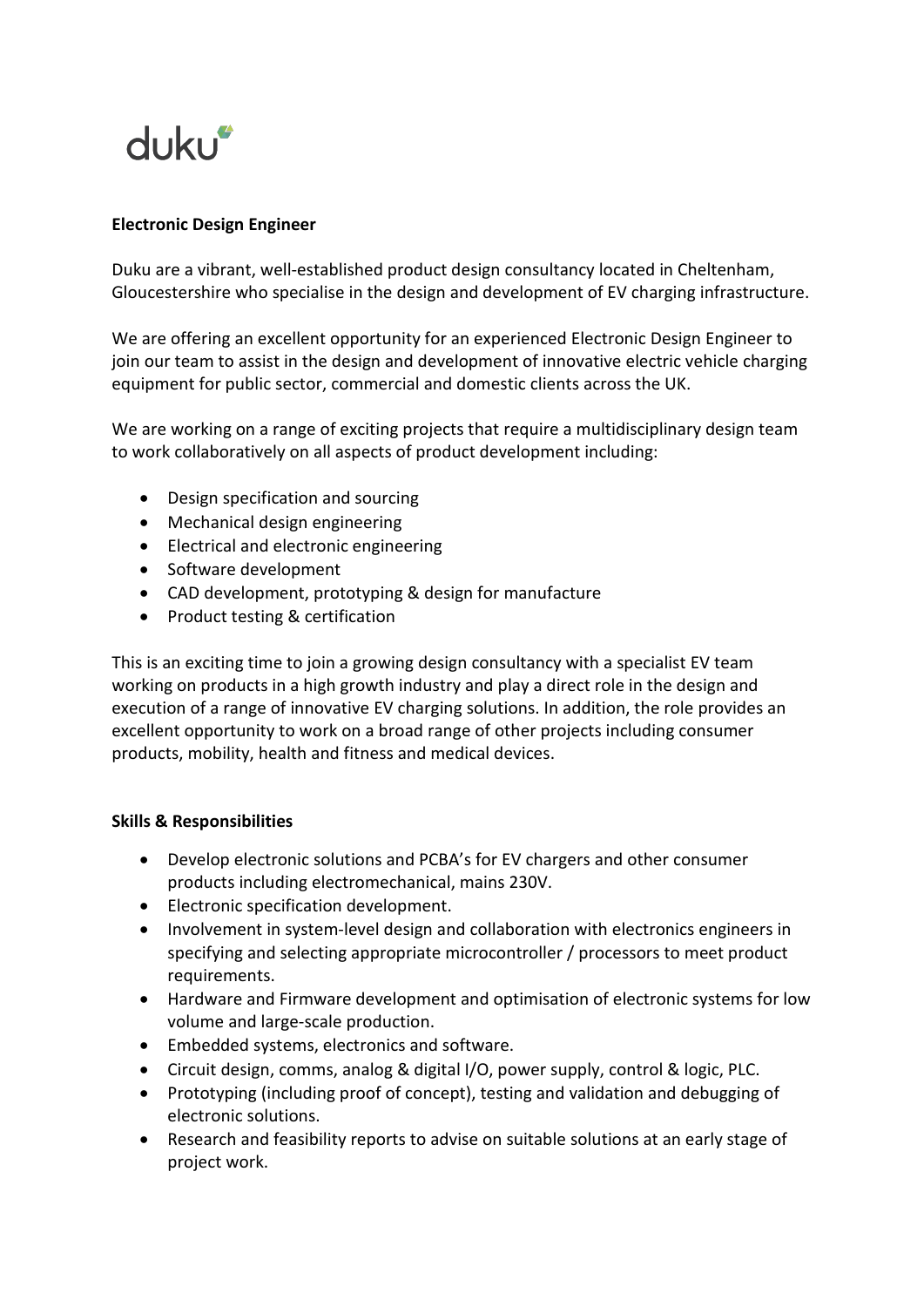- Deliver cost effective and production ready electronic systems and circuit board design.
- Create clear schematics and generate efficient PCB designs often constrained by tight spacing.
- Day to day project management and reporting of progress for ongoing work.
- Generate PCB manufacturing information, such as gerbers, BOM, assembly drawings and pick and place files.

# **Requirements**

- Degree in Electronics Engineering, Computer Science or related field
- Track record of developing electronic design solutions to production.
- Experience of PCB/PCBA design for a range of products.
- Experience with microcontrollers development tools, compilers and debuggers.
- Superb analogue and digital hardware design skills accrued from a broad portfolio of commercial projects.
- Experience in board debugging, fault finding and testing.
- Excellent computer and literacy skills.
- Experience managing projects from inception to completion.
- Strong communication, planning, and task management skills.
- Self-led with the ability to research and propose solutions to problems.

# **Desirable**

- Experience in developing embedded software for commercial consumer electronics products.
- Bare metal & RTOS microcontroller software development in C on resourceconstrained devices (8-bit / 1 6-bit / 32-bit microcontrollers).
- Experience with Embedded C/C++ and/or Python
- Experience of working across multiple Operating systems (eg Linux, Android, embedded OS)
- Portfolio demonstrating a range of consumer products with Bluetooth, GPS, Electromechanical and 230V systems.
- Experience of working in a regulated industry sector such as medical devices, automotive or aerospace would be an advantage.
- Familiar with using electronic design automation software such as Altium.
- Experience in electric vehicle charging or relevant field
- Experience of OCPP / OCPI integration.
- Development experience of IoT related connectivity technologies e.g. Wi-Fi, BLE, ZigBee, Ethernet.
- App development experience for iOS / Android devices.
- Experience with Microchip PIC & Arm Cortex-M devices.
- Experience of working within a Quality System such as ISO 9001